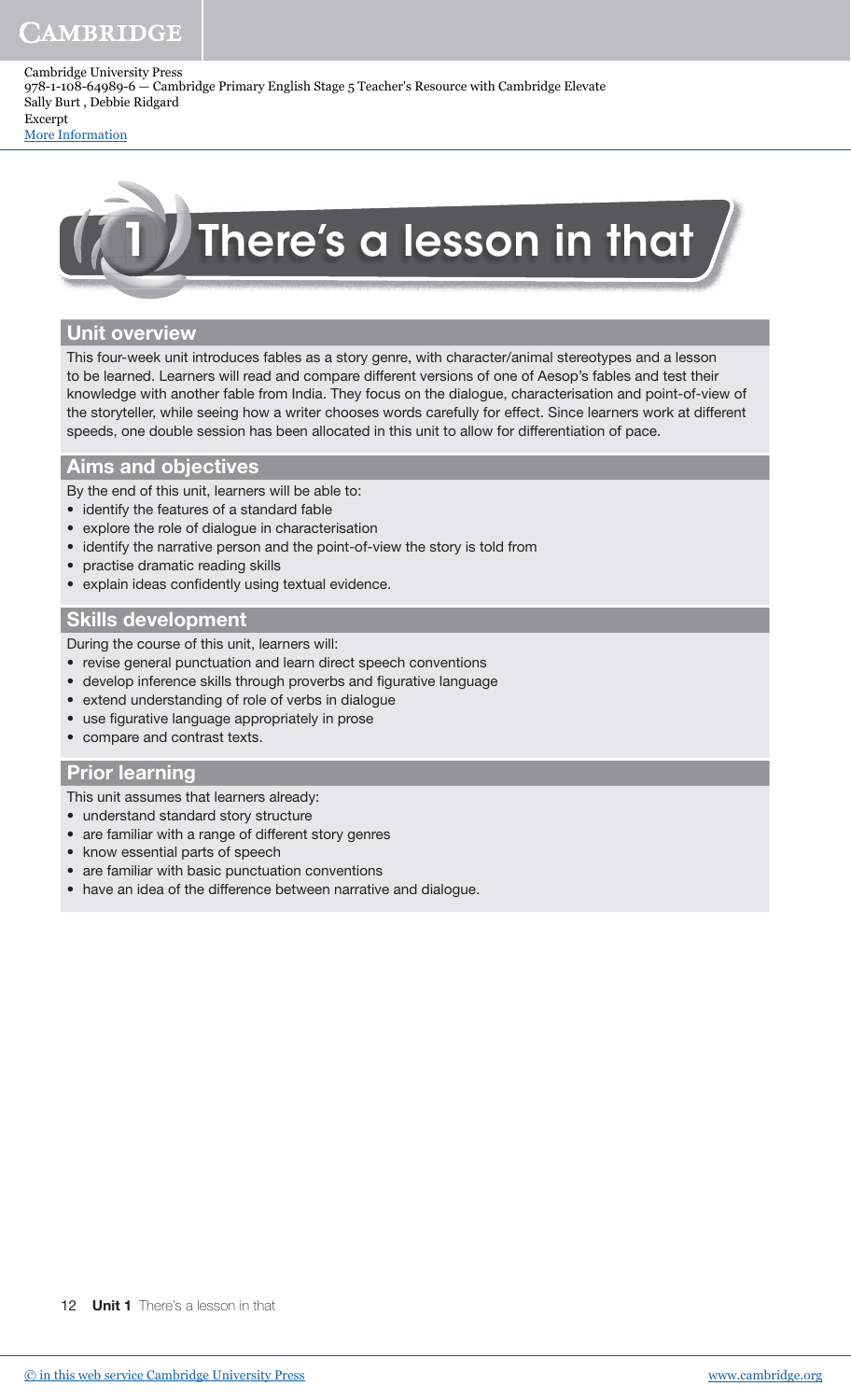# Session 1: Read a story by Aesop

Learner's Book pages: 6–8 Activity Book pages: 4–6

**Nice to have:** a selection of Aesop's fables and a range of fables from other parts of the world, particularly those that are indigenous to or well-known in your region.

**ICT opportunity:** there are many online sites to find different versions of fables, including Aesop's. http:// www.aesopfables.com/ ; http://www.worldoftales.com/ fables.html; http://www.longlongtimeago.com/llta\_ fables html

## Learning objectives

*Learning intentions*

- to summarise the main idea
- to identify the characteristics of fables
- to develop strategies for unfamiliar words
- to practise reading aloud skills.
- *Learning outcomes*

Learners can:

- demonstrate they understand the main idea
- identify the fable formula
- read aloud with accurate pronunciation and understanding.

# $A \n \Box \n \mathbb{E}$  Read a story by Aesop

- Before reading the fable, discuss who Aesop was and whether it is likely that he wrote all of the many fables attributed to him. Explain that in the oral storytelling tradition, there often is not just one single author. Aesop may have retold and adapted fables he had heard before. Many tales such as fairy stories have been collected by people whose name is now associated with them, (the Grimm brothers, Hans Christian Andersen, Charles Perrault) but they did not necessarily write them all.
- Allow a few minutes for the learners to skim over the story by themselves to get the main idea. Ask questions to keep them on track: *who are the main characters? What happens? What is the setting? What is the main point of the story?*
- Remind learners to try to work out the meaning of unfamiliar words before checking in the dictionary. Previous work on prefixes, suffixes and root words needs constant revision. Consider a 'word of the day' to keep word attack strategies in mind, including knowledge of word origins learners have built up.
- Before the groups read the story aloud, discuss how to bring out characterisation and meaning. Ask: *what mood is Ant/Grasshopper in? How do you know that? How did Ant feel? How would you respond if somebody teased you about being too responsible? How was Grasshopper feeling at the end?*
- Allow time for learners to practise their paragraphs if you want to assess the reading aloud; encourage peer feedback on pace, clarity of expression and characterisation. Remind them to follow the

punctuation – exclamation and question marks, and where dialogue starts and stops.

Listen to one or two volunteer groups with the class.

**Answers:** 1–2 Learners' own answers.

## $B \curvearrowright$  Discuss your response

- Support learners in formalising their predictions. Use your discretion about whether you want them to write the answers.
- Question 4 should promote good discussion in the class. It may well have been Grasshopper's fault that he was not prepared for winter but it was not in his nature to be a hard worker like Ant. Questions such as: *do you think Ant was lazy? Do you think Ant was kind?* should provoke personal responses as learners will have sympathy with one of the characters. Link to the duck question about who they would prefer as a friend.

### **Answers:**

#### Possible answers:

- 1 Ant prepares for winter; Grasshopper does not. Ant is warm and well fed when winter comes; Grasshopper is cold and hungry.
- 2 Ant and Grasshopper. Ant is hard-working and responsible by preparing for winter. Grasshopper is laid-back and keen to have fun in the good weather with little thought for the future. 3 Grasshopper learned that he should have prepared for winter
- rather than just having fun.
- 4 Learners' own answers. Ant seems a better person yet does little to help Grasshopper when he is in need.

## $\mathbf{C} \trianglerighteq$  Formalise fable knowledge

- Check learners know and can recognise fable features.
- Ask questions to ensure learners identify that fables are short, often with animal characters displaying human characteristics; the main point of the story is usually a moral lesson that one of the characters learns. Fables (especially Aesop's) are often set in nature or a rural setting and the context can be translated into other aspects of life. Some learners might struggle to understand that the literal lesson learned can be inferred into other contexts. Help them to make inferences.
- Ask guided questions about the Grasshopper's literal lesson learned (that he would go hungry in winter if he did not collect food when it was available). Ask how this could apply to them – perhaps link it to learning schoolwork for tests – is it too late once the test has arrived if there has been no preparation? Ask them what will happen if they just thought about (but didn't actually prepare) a birthday gift or card for someone – is it too late once the birthday has already arrived?
- Read some other simple Aesop fables (*Fox and Crow*, and *The Lion and the Mouse* are featured in Stage 4). Include fables from around the world. Check learners can identify fable features as well as the moral lesson. Note that not all fables have animal characters; many Chinese fables have humans or inanimate objects – for example *The Magic Paintbrush* and *The Two Pots*.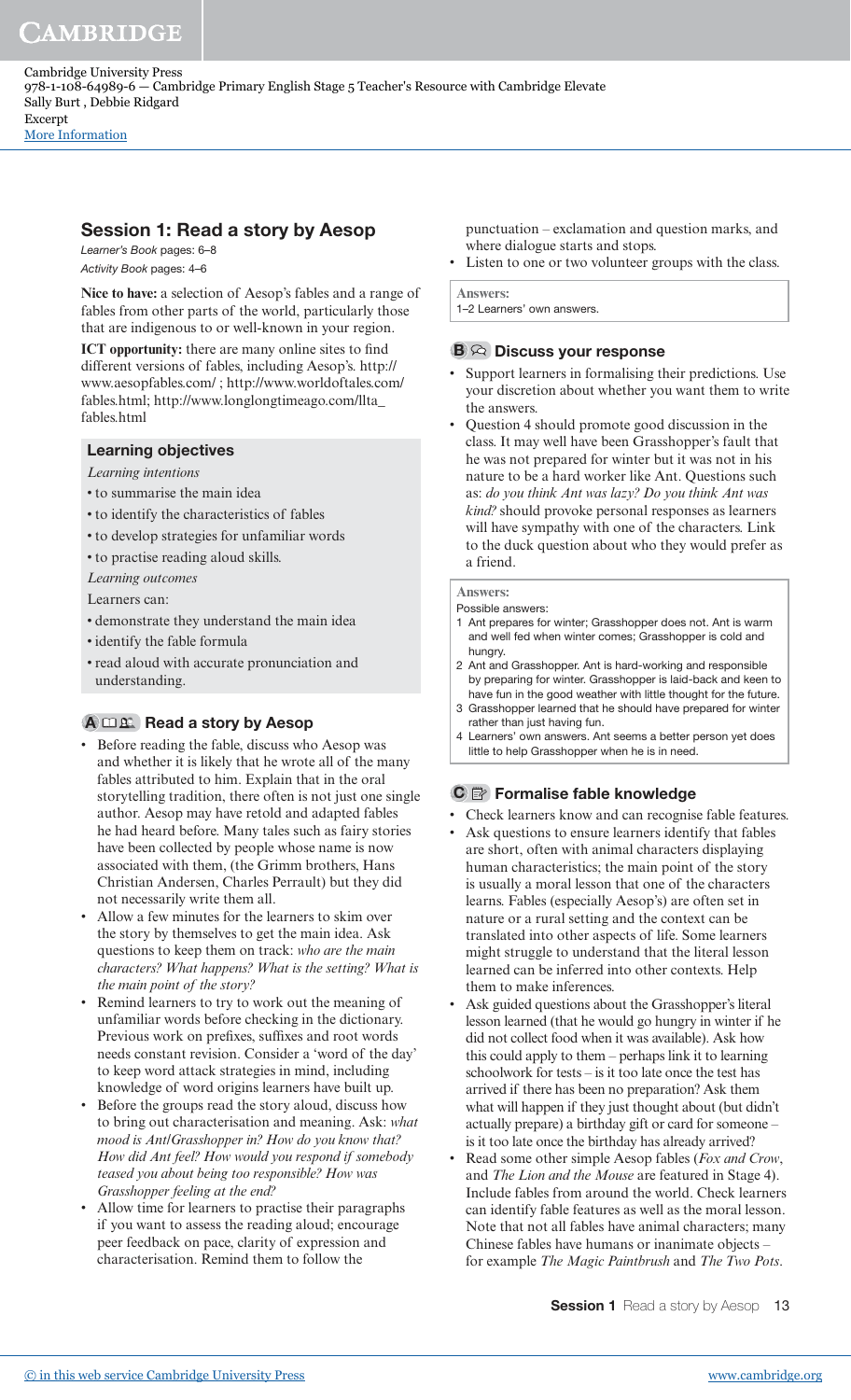[More Information](www.cambridge.org/9781108649896)

• Encourage learners to self-relect on their learning.

**Answers:**

- Possible answers: 1 Learners' own answers; should identify that fables are short, characters are often animals with human characteristics; the main point is a moral lesson; we can learn a lesson also.
- 2 Learners' own answers.

# D **Record your reading**

• Encourage learners to include their personal response to the story in their logs and how they think they could learn from it – maybe using a concrete example from their lives.

## **Differentiation:**

- Consider mixed-ability reading groups for readers to support each other. If necessary, work with a small group of particularly weak readers to check they understand the words and how to pronounce them and maybe give feedback on their reading expression.
- Encourage some learners to summarise the story's main idea in their notebooks in a single sentence and to share them with the class to get examples for others to model.

## Assessment opportunities

Make informal notes on how well the learners read aloud as this will form a baseline set of notes for the beginning of the year. Comment particularly on diction and expression.

## Activity Book

- **A** Remind learners how to break a word into syllables. Saying the syllables very deliberately can help with spelling.
- **B** Taking notice of blocks of letters in words can help pronunciation and letter pattern recall for spelling.
- **C** Remind learners to check meanings of unfamiliar words in the dictionary.
- **D** Encourage learners to choose a fable local to their region. Failing that, they should choose a fable they know well. Ensure the story they have chosen is a fable. The emphasis is on the storytelling.

| 1 syllable                                                                     | 2 syllables                                       | 3 syllables                                      | 4 syllables |
|--------------------------------------------------------------------------------|---------------------------------------------------|--------------------------------------------------|-------------|
| corn                                                                           | fathom                                            | enormous                                         | industrious |
| flies                                                                          | chirrup                                           | sustenance                                       | liberally   |
| teased                                                                         | baffled                                           | melody                                           |             |
| ant                                                                            | quffawed                                          | grasshopper                                      |             |
| B<br>stopping<br>meadow<br>glorious<br>character<br>C-E Learners' own answers. | understand<br>provision<br>continued<br>lethargic | difficult<br>gathering<br>wistfully<br>important |             |

# Session 2: Check your understanding

Learner's Book page: 9 Activity Book pages: 6–7

**You will need:** notebooks.

## Learning objectives

- *Learning intentions*
- to check understanding of the story and its message
- to infer characterisation and mood from writing, e.g. verb use
- to revise tenses of narrative and dialogue
- to revise apostrophes and exclamation marks, and identify the role of speech marks.

*Learning outcomes*

Learners can:

- demonstrate understanding of story plot and lesson
- infer character traits and mood from e.g. verbs
- differentiate past and present tense
- understand purpose of exclamation marks and apostrophes (in context)
- recognise the role of speech marks.

## $\mathbf{A} \otimes \mathbf{B}$  Discuss and write answers to questions

- Talk partners discuss the questions before writing answers in their notebooks. The discussion should underline the value of sound-boarding ideas and getting stimulus from another person's point-of-view, even if different. Remind the class that discussing the questions does not mean they have to answer in exactly the same way. Learners must find examples from the text to back up their ideas – their ideas alone are no longer suficient.
- Mixed-ability pairings for discussion would be beneficial since learners answer the questions on their own.

#### **Answers:**

- 1 For working so hard when she could be enjoying the day 2 When summer's over, food will be hard to find; Ant is
- reminding Grasshopper to prepare 3 The way she speaks (tone): As it happens … you know! snapped; what she does: if anything toiling just a little longer and just a little harder (just to show Grasshopper)
- 4 Experiencing being cold and hungry in the winter and seeing that the ants have provisions while he has none
- 5 Accept any thoughtful answer. The question encourages learners to question the story and whether Ant behaves acceptably.

## **B P** 2 Verbs can tell you about characters

• Remind learners that plenty of verbs can do the job but a good writer chooses the best verb for the job for maximum impact. It is also more economical to use a descriptive verb rather than an ordinary verb plus adverb or adverbial phrase e.g. *snapped Ant*/*said Ant in a cross way*.

14 **Unit 1** There's a lesson in that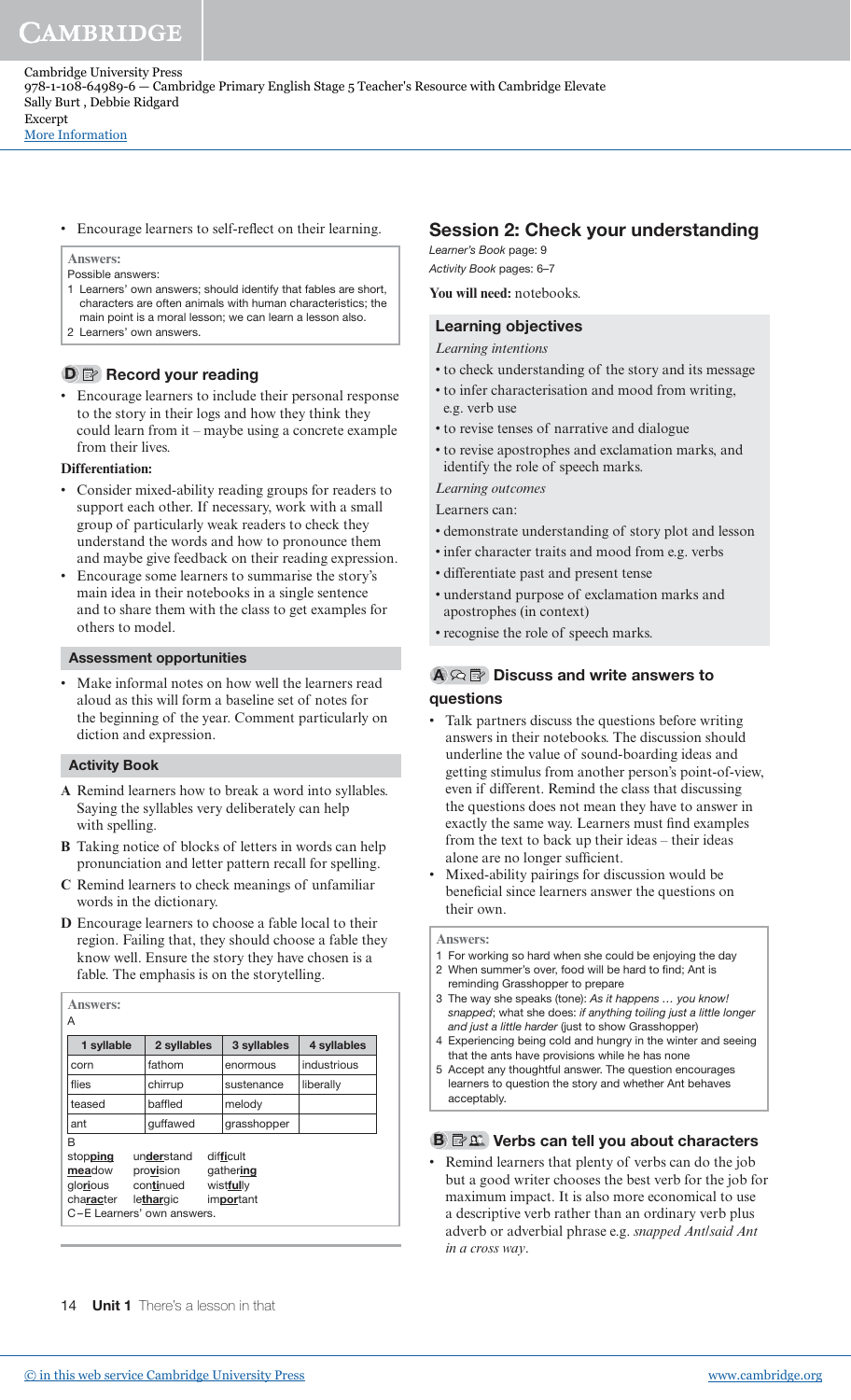[More Information](www.cambridge.org/9781108649896)

- Suggest learners role play the answers to question 1 in pairs – with a few volunteers for the class. They may need to use a dictionary for some words.
- The third meaning of *fathom* is worth discussing. It is a more igurative than the other two in that *fathom* implies depth and *fathoming something out* implies thinking deeply.

#### **Answers:**

- Possible answers:
- 1 Learners' own answers.
- 2 Possible verbs: snapped, toiling (continued on her industrious way)
- 3 bustled, lugging, scurry, gathering, never stopping, busied by, continued on her industrious way, toiling – all indicate that the Ant was a hard worker and responsible/reliable, and did what she had to do even if she would rather have been doing something else
- 4 Verb: to work out or understand something by thinking about it deeply
- 5 Past tense many examples could be given, e.g. was bouncing, bustled, was lugging, watched, found
- 6 Present tense many examples could be given, e.g. Take it easy, I fail, are working, is

## $\mathbf{C} \otimes \mathbf{F}$  Punctuation is necessary in

### any story

• This session is to remind learners to be on the lookout for punctuation and to remember what it signifies. Consider this as primarily a discussion activity rather than a written one.

#### **Answers:**

- 1 Exclamation marks appear in Grasshopper's first dialogue for a command (Take it easy there!) and to add emphasis (The day is long!). Ant's exclamation mark emphasises how she speaks and her disapproval (summer won't last forever you know!). In the final paragraph, the exclamation mark emphasises Grasshopper's depth of feeling (How foolish I have been!).
- 2 Dialogue is inside speech marks, with a new line for each new speaker.
- 3 a possession; b contraction of will not; c contraction of did not; d possession

#### **Differentiation:**

- Pair less able readers with more able readers as talk partners to help ensure they understand the story properly.
- Allow for some learners not to answer Activity A in full sentences, if appropriate.
- Revise punctuation marks with selected groups.

#### Assessment opportunities

- Use Activity A to assess learners' comprehension skills early in the year.
- Use Activity B as an early baseline indication of how well learners are able to answer applied comprehension questions, both in understanding and the accuracy of their sentences when articulating answers.

### Activity Book

- **A–B** Check that the learners remember the difference between synonyms and antonyms and explain that the words in the bank contain several synonyms for each verb. They will have to use a thesaurus or a dictionary to find an antonym if they don't already know one.
- **C** Encourage learners to think how they would act for each synonym to help them assess intensity.
- **D** If they struggle to include all the synonyms in one sentence, allow more than one sentence to be written.
- **E** Make sure that learners do not muddle synonyms and words with multiple meanings. In this case, only one word has a meaning to fit each context.

### **Answers:** A Antonyms answers may vary – possible answers: run v.  $\vert$  dash scuttle race flee lope dart jog bound sprint stampede antonym: stand/stop sleep  $\mathbf{v}$ . drowse doze kip hibernate slumber nap snooze catnap rest antonym: awaken/wake up laugh v.  $\frac{1}{2}$  giggle titter chuckle hoot snigger cackle chortle

|          | guffaw snicker antonym: cry                                   |
|----------|---------------------------------------------------------------|
| smile v. | beam smirk sneer grimace grin simper<br>antonym: frown        |
| cry v.   | sob howl bawl wail blub snivel whimper weep<br>antonym: laugh |
|          |                                                               |

C–D Learners' own answers. E 1 eye; 2 raise; 3 ruler

## Session 3: Story features

Learner's Book pages: 10–11 Activity Book page: 8

**You will need:** notebooks.

**Spelling link**: compound adjectives.

## Learning objectives

- *Learning intentions*
- to introduce stereotypes
- to consider how writers express their own point-ofview in how characters are presented
- to compare fables and standard story structure
- to evoke personal responses to the characters and their actions.
- *Learning outcomes*

Learners can:

- begin to recognise familiar animal stereotypes
- appreciate how and why animals are presented with human characteristics
- empathise with characters
- recognise standard story structure in fables.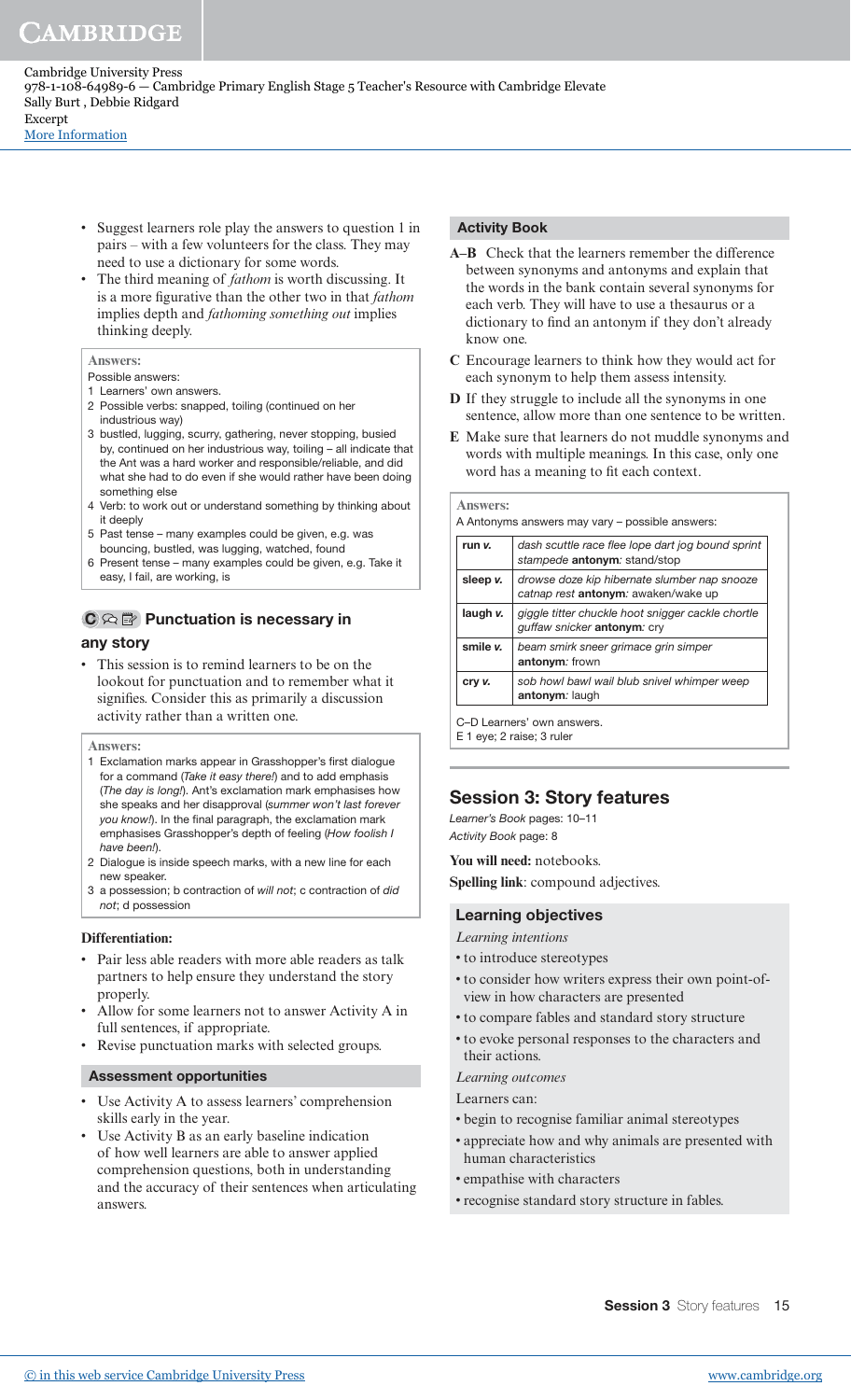Cambridge University Press 978-1-108-64989-6 — Cambridge Primary English Stage 5 Teacher's Resource with Cambridge Elevate Sally Burt , Debbie Ridgard Excerpt [More Information](www.cambridge.org/9781108649896)

A A **R** Animal stereotypes

- Stories and films often rely on animal stereotypes where certain character traits can be 'taken for granted'. This is useful in short fables where there is little space for character development. Have learners come across any of the animals in films and stories? Do they conform to the stereotypes?
- Discuss how the dialogue matches expectations about stereotypical characters (e.g. industrious Ant; carefree, unfocused Grasshopper).
- Discuss how the characters act as humans (sometimes referred to as *anthropomorphism*). Distinguish from *personiication*, which ascribes human characteristics to inanimate things, whereas animals are living.
- The paragraphs do not have to be immaculately composed. If appropriate to your class, write the start of a topic sentence on the board: *ant/Grasshopper acts like a human when she/he …* Model how the learners can use evidence from the text. For example: *ant is a very hardworking person which is shown by her working even when it would be more fun for her to relax*.

#### **Answers:**

Possible answers:

- 1 Ideas: elephant wise, intelligent; fox sly, cunning; snake cold blooded (uncaring), untrustworthy, sneaky; lion – proud, strong; hyena – untrustworthy, low-life; donkey – hard working, dim; wolf – cruel, savage, clever; rabbit – careless, lively, nervous.
- 2 She talks; she has feelings; she reacts to Grasshopper's teasing; she is busy; she shows off by working harder and longer than before.
- 3 He talks; he consciously does no work; he's just enjoying the day; he teases the ant; he sings and dances; he realises he did not do the right thing.
- 4 Open answers but must include examples from the text.
- 5 a A is Grasshopper; B is Ant; b Grasshoppers rarely survive winter, which fits in with them not storing food. Ants can live more than one year, which means it is likely they store food (and so must work hard).

## $B \otimes$  The issue in the fable

• While fables have particular features, they also follow the standard story 'recipe': introduction, problem/issue/complication, climax, resolution and conclusion. The stories are short, so the action moves rapidly through the phases, with the focus on the issue as that is how the lesson is presented to the reader.

- 1 (Discussion) Grasshopper did not prepare for winter, not realising he might starve or die of cold.
- 2 Neither did anything. That is how the lesson was learned Grasshopper realised too late that he should have prepared and Ant did no more than warn him.
- 3 Doing no work can be a problem. The fable teaches us to look ahead and do things at the right time but we can also step in to help others without necessarily judging whether they deserve it in our point-of-view.

## $\mathbb{C} \boxtimes \mathbb{C}$  Different approaches to life

- Learners may find it difficult to see Grasshopper as a good person. The story seems to imply that he deserved his fate since he failed to prepare. However, not everyone has the same approach to life. Grasshopper is relaxed and makes the most of what time he has (similar to real life – he is unlikely to last the winter anyway, so why prepare?). Ant may work hard but she does not think much about others – for example, she is judgemental of Grasshopper without even considering helping him. In some versions of the fable, she turns Grasshopper away when he asks for help, which seems both unkind and uncharitable even though Grasshopper had been foolish. He was not criminal or bad, he just had different talents and priorities. Being tolerant of others is an important life lesson the story can also teach.
- Discuss the adjectives in the box. Use simple questions about their choices: *what makes you see Grasshopper as irresponsible? What does Ant do that is practical?*
- Give pairs time to practise their role play, drawing on what they know of the characters. The questions in 4 help them decide what to say.
- Leave 10–15 minutes at the end for quiet reflection and for learners to write a paragraph on how they would have reacted, showing their empathetic or personal response.

## **Az Spelling link**

Comment on compound adjectives and how the hyphens show how two or three words are joined to create a single unit.

There are more activities on compound adjectives in the **Spelling** section on page 143 of the *Learner's Book*.

#### **Answers:**

- 1 Learners' own answers; likely to include: Ant looks ahead, plans for the future and works hard'; Grasshopper enjoys the good things in life in the present
- 2 Learners' own answers.
- 3 Ant: practical, hard-working, dull, sensible, prudent, bossy, serious, worthy, unkind, down-to-earth. Grasshopper: optimistic happy-go-lucky, fun-loving, chirpy, irresponsible, cheerful, cheery and feckless thoughtless could be applied to both. Learners may feel some are not applicable to either. Reasons should be given.
- 4 Class role play.
- 5 Learners' own answers.

#### **Differentiation:**

- Use questioning in groups and with the class to reinforce and extend understanding of the link between how a character appears in a story and how the writer has deliberately chosen to portray the character.
- Encourage some groups to suggest further words using a thesaurus or draw up a character sketch or mind map with key words extending into synonym paths.

**Answers:**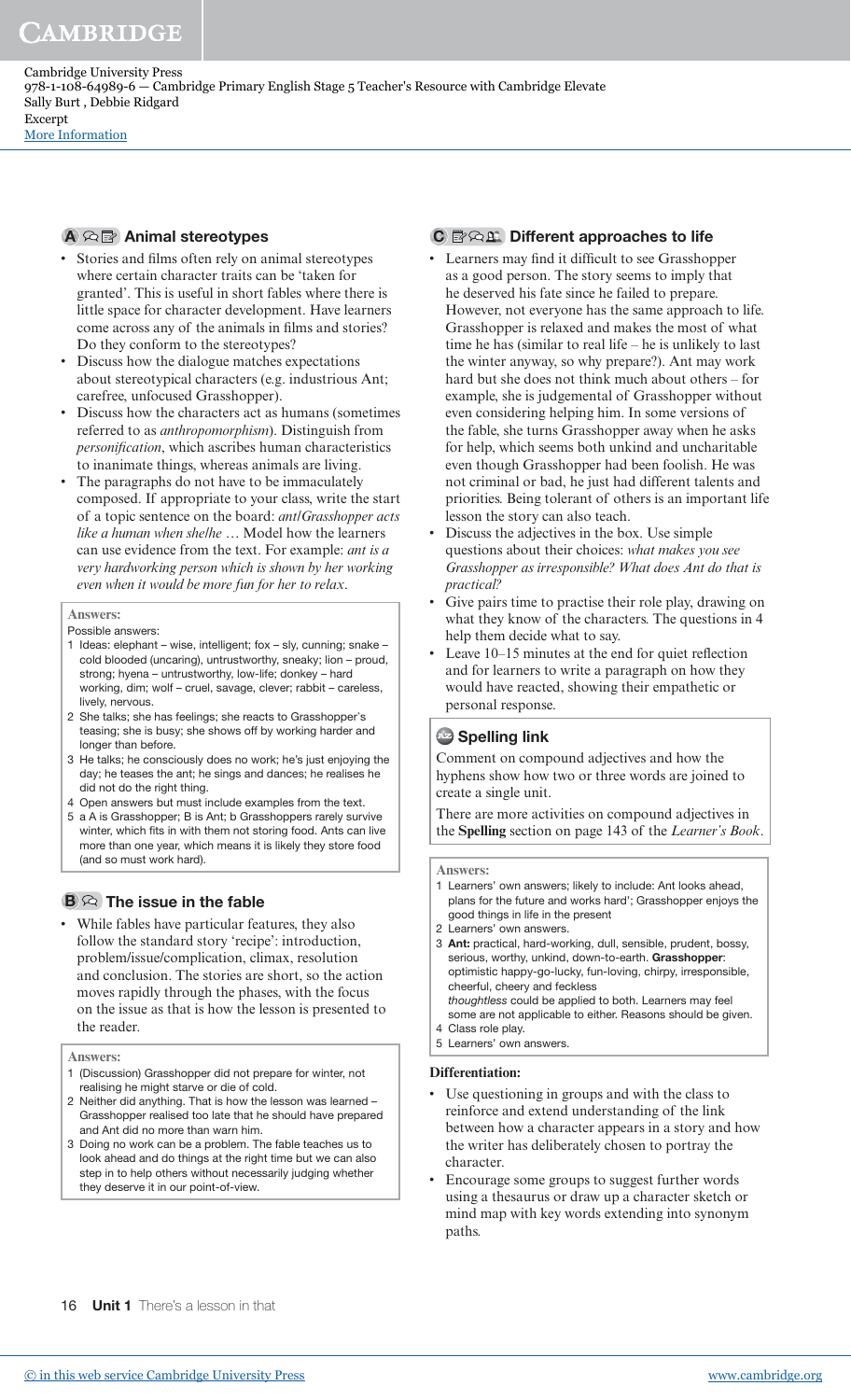Cambridge University Press 978-1-108-64989-6 — Cambridge Primary English Stage 5 Teacher's Resource with Cambridge Elevate Sally Burt , Debbie Ridgard Excerpt [More Information](www.cambridge.org/9781108649896)

### Assessment opportunities

- Convey ideas about characters in drama through deliberate choice of speech, gesture and movement.
- Begin to adapt non-verbal gestures and vocabulary to suit content and audience.

### Activity Book

- A Rather than just finding an antonym, learners must apply their understanding of antonyms to give Ant and Grasshopper new personalities. Point out that some antonyms are formed by adding sufixes or preixes. Remind learners that adjectives provide more information about nouns.
- **B** Remind them to use their antonyms when they write the sentence.

#### **Answers:**

- A Possible answers:
- Ant: sensible silly; serious light-hearted/funny; busy idle; bossy – meek; practical – impractical Grasshopper: thoughtless – thoughtful; carefree – careworn;
- optimistic pessimistic; irresponsible responsible; cheerful – gloomy
- B Learners' own answers.

## Session 4: What about my point-of-view?

Learner's Book pages: 11–14 Activity Book page: 9

**ICT opportunity:** consider recording or videoing learners telling the story from the perspective of one of the characters.

## Learning objectives

*Learning intentions*

- to explain irst and third person narrative
- to understand the role of personal pronouns in narrative perspective
- to differentiate between possessive adjectives and pronouns
- to tell a story from a different narrative perspective.
- *Learning outcomes*

Learners can:

- recognise features of irst and third person
- understand and use personal pronouns correctly and consistently
- use possessive pronouns and adjectives correctly
- tell the story to each other from a different point-of-view.

## $\mathbf{A} \otimes \mathbf{B}$  First or third person narrator

• Some learners find it difficult to grasp first and third person narrative, so it needs to be constantly reinforced. Try this activity to help them: in groups of three, one learner tells another something they did, for example at the weekend, and then that learner must

tell the third group member what the first speaker did. It helps illustrate how the different 'persons' work.

- Use the speech bubbles in the **Language focus** box as a stimulus for discussion and encourage a pair to do the same in front of the class.
- Narrative indicates who is telling the story because it identifies who says what. The actual words spoken do not change according to who is telling the story but *he/she said* and *I said* change.
- Although first person narrative will also contain pronouns common in third person narrative, it does not reverse. (NB: dialogue is excluded.)
- Check in with various talk partners while they discuss and encourage general feedback to the class. If necessary, work through question 3 as a class to confirm the skill.

**Answers:**

- 1 outside narrator third person.
- 2 narrative (no I/we said etc.)
- 3 a third/he; b first/l; c third/She; d first/We; e third/they.

## $\mathbf{B} \boxtimes \odot$  Use possessive pronouns and adjectives

- This activity differentiates between possessive adjectives and pronouns, which can be easily confused at this stage. Both are relevant to first and third person.
- A possessive adjective is followed by the noun it modifies whereas a possessive pronoun replaces a noun or noun phrase/clause.
- Possessive adjectives are also indicative of narrative person, particularly the use of *my* in the narrative. Encourage the learners to articulate this by asking which possessive adjectives they used the most when relating to a partner about what they did (*my*, *our*).

**Notes:** 1. Point out that *his* remains the same whether a pronoun or possessive adjective (*my, your, his, her, our, their*). 2. Point out that *its* does not have an apostrophe (although it seems as if it should) based on the possessive form of nouns because if it did, it would be confused with the contraction *it's*.

**Answers:**

- 1 a her, her; b ours; c your; d theirs; e my.
- 2 a its; b our; c mine; d their; e yours.

## $\mathbb{C} \boxplus \widehat{\otimes} \mathbb{R}$  Discuss a change in perspective

- Discuss the two perspectives in the cartoons and ask the class to identify the difference. Technically there is a difference in pronouns but more importantly, learners acquire information about what the different characters are thinking and feeling. Ant is telling the readers directly what she sees.
- As learners take one or other point-of-view, they should notice that they will have to change the pronouns and add in some comment from their character to relect their feelings or reaction. The real advantage of first person narrative is that the reader gets inside the story. The disadvantage is that they may get a biased

**Session 4** What about my point-of-view? 17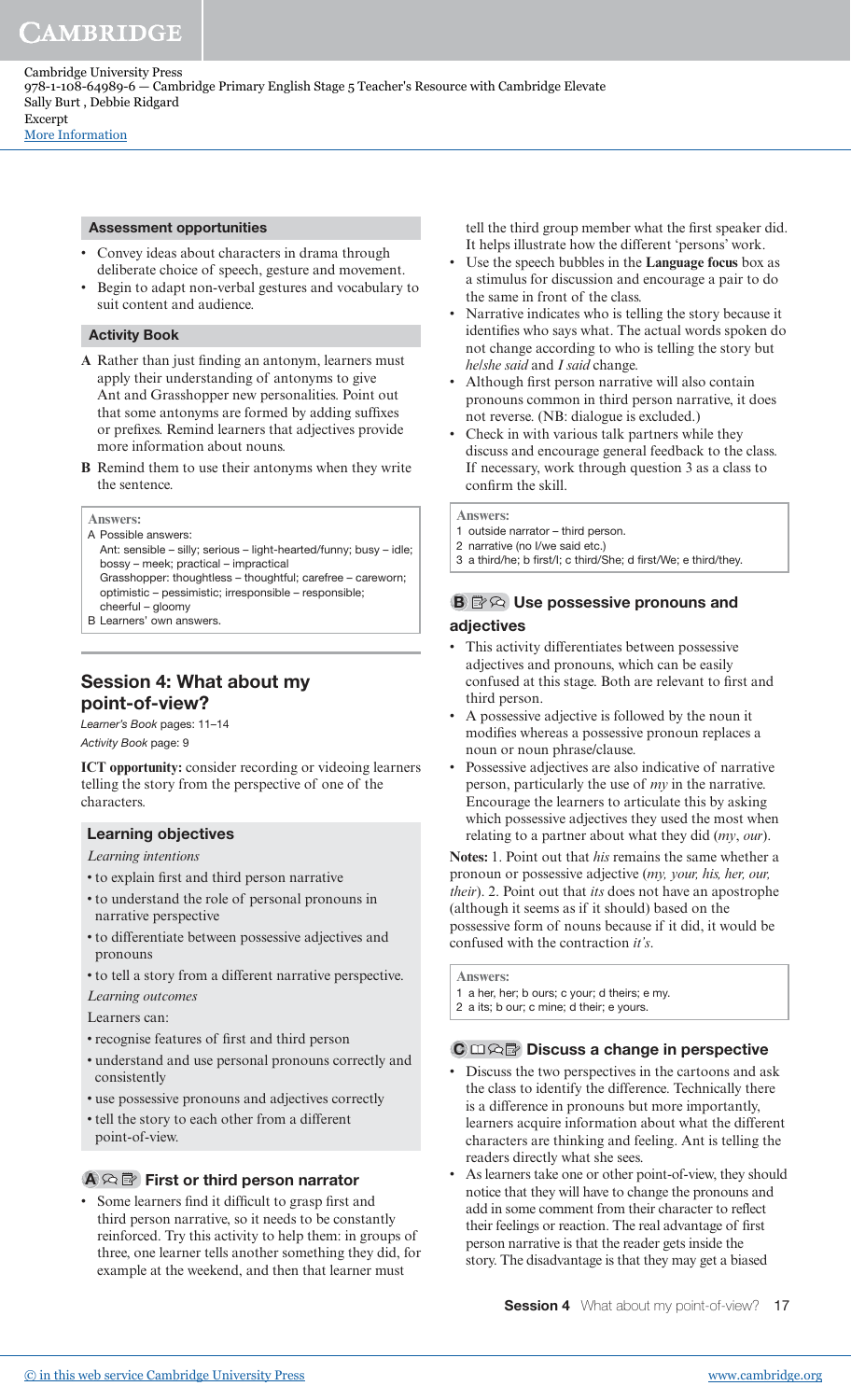perspective – an interesting topic for discussion across the curriculum (e.g sources in history).

- Learners should be familiar with the story by now and can enjoy elaborating to include relections. Model an example, e.g. *I was so irritated by him just lazing there …*
- Ask volunteers to tell the story from each perspective. Make it a light-hearted session and encourage exaggerated expression of Ant's and Grasshopper's feelings about each other. Consider recording the storytellers to create a story tape.

### **Differentiation:**

• Spend time with any learners who are not differentiating between first and third person. If necessary, make time outside class. They need confident understanding of first and third person, before going on to second person and omniscient third person at a later stage.

#### Assessment opportunities

• No formal assessment opportunities. Informal assessment should be done on whether learners understand the difference between irst and third person narrative.

### Activity Book

- **A** If this activity is done in class, encourage pairs to talk and discuss the action in the picture before writing their sentences. Encourage them to try out speaking in the role of Ant or Grasshopper and then as an outsider.
- **B** Remind learners that personal pronouns can be both the subject (the doer of the action) and object (having the action done to them) but that the subject and object (personal pronouns) are not interchangeable. Ensure that learners understand that they need to use the subject (personal pronouns) *I* and *we* when writing in the first person, and the object pronouns *me* and *us* in third person narrative.
- **C** Differentiate between narrative and dialogue dialogue does not follow the same first and third person narrative rules.

#### **Answers:**

- A Learners' own answers.
- B Possible answers:
- 1 When I get up my mum makes me eat breakfast. She says we should all eat healthily before school because good food gives us brain power!
- 2 Mrs Sisulu wakes her family every morning and prepares a healthy breakfast for them. She thinks they need breakfast because it will give them brain food.
- C Learners' own paragraph in first person.

## Session 5: Proverbs tell a tale

Learner's Book pages: 14–15 Activity Book page: 10

You will need: a selection of proverbs; A4 blank paper.

18 **Unit 1** There's a lesson in that

**Nice to have:** newspaper cartoon strips; images of proverbs from the internet (images illustrating many proverbs are readily accessible from a simple internet search and can be displayed during a discussion or to promote discussion); *PCM 9.*

### Learning objectives

*Learning intentions*

- to introduce proverbs to go with fables
- to differentiate between literal and figurative meaning
- to infer meaning into different contexts
- to illustrate a proverb in a cartoon strip.

*Learning outcomes*

Learners can:

- understand and offer various sayings/proverbs they know
- demonstrate understanding of both literal and figurative meanings
- understand that the lesson is not just learned in the one literal context but that it has wider application
- produce a cartoon strip of a scenario illustrating the proverb.

### $A \bmod$  Discuss proverbs

- This session looks at proverbs: what they are and how we learn from them. It is often easier to learn a lesson through a tale or a proverb and infer into other contexts rather than a specific rule in isolation.
- Open the discussion by asking several learners to perform a task such as handing out books and pointing out that 'many hands make light work'. Similarly, ask 5–6 learners to perform a task that should only be performed by one or two and point out that 'too many cooks spoil the broth'. The first saying is a fairly literal proverb and so easy to understand. The second proverb requires more inference so discuss its literal meaning and why too many cooks might actually spoil the broth (i.e. they all add their own view of what will make it taste nice) and then discuss what they can infer as a general lesson in their own lives, for example – what happens in group work if there are too many ideas and nobody taking charge. A similar proverb in meaning could be 'Too many chiefs, too few Indians', which applies to any situation with too many people trying to be in charge and no-one doing the actual task.
- Learners get into groups and discuss the proverbs, all of which are quite easy to understand literally. Ask volunteers to explain what the proverbs mean in their own words.
- Follow up by checking that the class remembers the difference between literal and figurative. Volunteers discuss what 'making hay while the sun shines' means literally and what could happen if the hay was not made while the sun was shining. Support learners to infer the lesson figuratively to identify the proverb. The aim is to build their inference skills.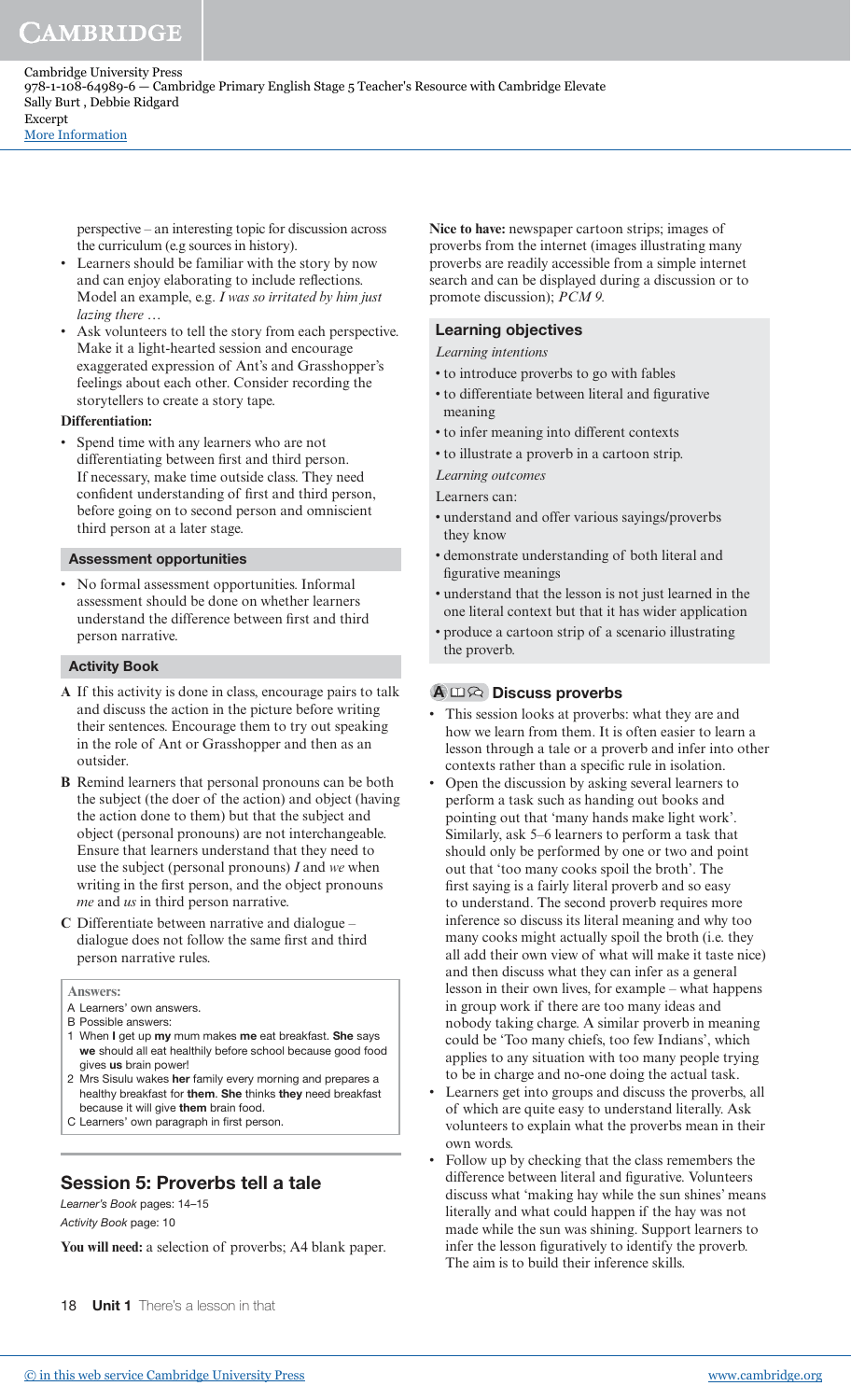• Proverbs may be easier for learners at this stage than idiomatic expressions because the literal meaning of a proverb is usually quite accessible. The challenge is inferring the meaning into other contexts. Idiomatic expressions may not be so discernible literally and the context for using it will need to be explained and learned.

• Both 'Never put off to tomorrow what you can do today' and 'Make hay while the sun shines' will fit this version of *The Ant and the Grasshopper* fable. Later, learners will discuss alternative endings and how the fable would need to change to illustrate the proverb: 'A friend in need is a friend indeed'.

**Answers:**

- 1 Do things when you have the opportunity, in case there isn't another chance. Someone who helps when you are in real dificulty is a good friend. Behave in the way you would like people to behave to you.
- 2 Learners' own answers.
- 3 Never put off until tomorrow what you can do today.

## **B Design a cartoon strip to illustrate** a proverb

- Allow 10 minutes for discussion about possible scenarios to illustrate a proverb, e.g. learners have a test to prepare for but watch TV instead of learning all week; then they run out of time because they get a lot of homework on the last day.
- Sketch a quick example on the board e.g. a child in frame 1 saying *Oh no! I've lost my bus fare money!*; another child offers to lend the bus fare in frame 2; the child who borrowed the money helping the other child with homework, with the caption: *Thanks* – *I've been stuck on that maths problem for ages*.
- If you have any suitable cartoon strips cut out from a newspaper, share them around and discuss the various purposes: humour, life lesson, thoughtprovoking incidents, etc. Point out the cartoon strip features: the story is cut down to its essentials and is told partly through pictures and partly through what the characters say, often making a point with humour.
- Give each group two to three pieces of A4 paper. (Learners can fold it in half lengthways and then into three widthways giving two rows of three frames). They can use the top row to plan their idea and then develop the ideas in the row below. The point is to show that a lesson can be taught through many scenarios. The drawings should be simple line drawings. Point out the brief narrative text at the top of frame **1** in the example.
- Let learners cut up the paper into individual frames to share the workload ('many hands make light work') and agree roles. Display the cartoon strips on the classroom wall.

| <b>Answers:</b>        |  |
|------------------------|--|
| Learners' own answers. |  |

#### **Differentiation:**

- If any learners struggle with three frames, consider allowing four to six frames.
- If any group wishes, allow them to take the cartoon home to finish off the detail.

#### Assessment opportunities

- Use Activity B to assess possessive adjectives and pronouns.
- Check that learners can infer meaning from proverbs in the context of their own lives by discussing the cartoons as they develop.
- Negotiate appropriate success criteria with the learners at the outset of this activity. Here are some suggestions:
	- We chose a proverb that we understood.
	- We discussed ways the lesson could be learned in real life.
	- We planned the scene and dialogue frame by frame.
	- We each completed one of the frames.

### Activity Book

- **A** Recap proverbs, explaining that although we don't have to understand the message of the proverbs literally, we can apply the life lesson in the wisdom of the proverbs in our own lives in other contexts.
- **B** Some of the proverbs may be unfamiliar; consider substituting more familiar ones in your region. Have a list of common proverbs in use in your region on the wall.

| <b>Answers:</b><br>A                                                       |                                                                        |
|----------------------------------------------------------------------------|------------------------------------------------------------------------|
| Look before you leap                                                       | Think carefully before you do<br>or say something.                     |
| A stitch in time saves nine.                                               | Making a little effort now will<br>save a lot of effort later.         |
| Great oaks from little<br>acorns grow.                                     | All great things start small.                                          |
| It is no use crying over<br>spilt milk.                                    | It's no good worrying about<br>something that has already<br>happened. |
| Out of sight, out of mind.                                                 | It is easy to forget something<br>if you can't see it.                 |
| B 1 eggs; 2 worm; 3 eating; 4 feather; 5 cake<br>C Learners' own research. |                                                                        |

## Session 6: A twist in the traditional tale

Learner's Book pages: 15–18 Activity Book page: 11

**Nice to have:** other versions of this fable possibly with different characters, regional versions of the same story and other fables that teach a similar lesson.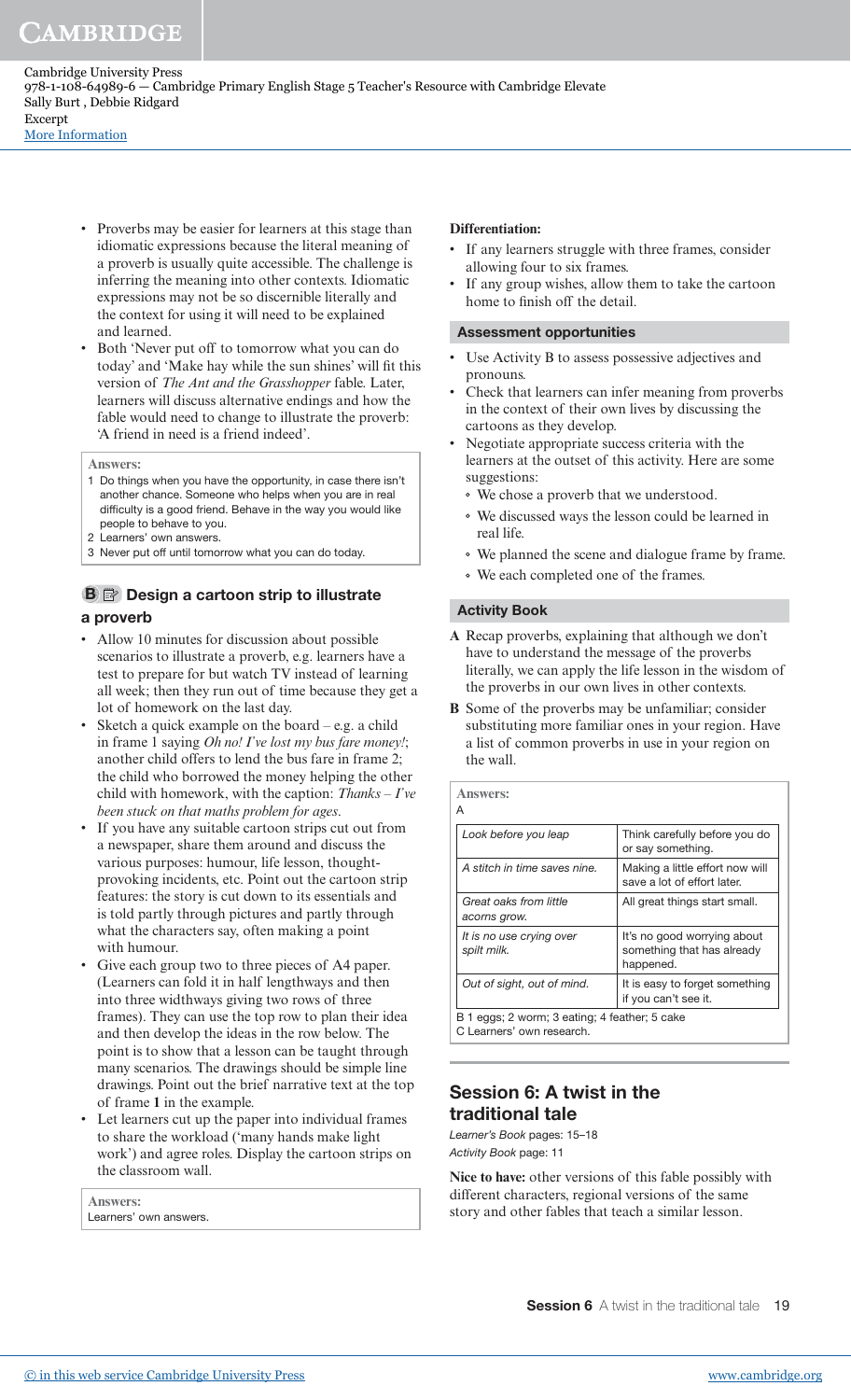Cambridge University Press 978-1-108-64989-6 — Cambridge Primary English Stage 5 Teacher's Resource with Cambridge Elevate Sally Burt , Debbie Ridgard Excerpt [More Information](www.cambridge.org/9781108649896)

A very enjoyable version called 'Greasy Griff and Lady Antonia' is in *Yucky Ducky – Ten Funny, Fiendish, Sad and Silly, Nice and Nasty Tales* by David Henry Wilson (Macmillan, 1990; ISBN: 978-0330310444).

### Learning objectives

*Learning intentions*

- to take notes to compare stories in an organised way
- to organise ideas clearly for listeners
- to talk confidently in extended turns, listen purposefully and ask questions
- to convey opinions backed by evidence
- to develop group-work skills.

*Learning outcomes*

Learners can:

- identify similarities and differences between fable versions
- give group presentations on the fables covering set criteria
- listen to each other and ask questions to extend understanding
- work sensibly in a group dividing work fairly.

### A  $\Box \, \widehat{\triangle}$  Explore a modern version of the fable

### The characters in this version of the Ant and Grasshopper fable have names which make them appear more human. Learners should easily tell which is which by the alphabetical link and alliteration. The characterisation gives a different spin to Geoffrey who appears more mild and gentle than in the first version. Auntie Anthea may initially seem reassuring and comfortable even if she is not!

• The pictures on page 16 of the *Learner's Book* will help the characterisation with Geoffrey looking trusting and dreamy. The pictures of Ant look comforting at first glance but perhaps there is a hint of menace in Auntie Anthea nabbing the escaping insects. Remind learners of the fact ile on page 10 and thus what ants like to eat could be a concern for Geoffrey.

**Answers:**

1 Auntie Anthea – Ant; Gentle Geoffrey – Grasshopper.

2 Learners' own answers.

## $\mathbf{B} \square \curvearrowright$  Explore a modern version of the fable

While they read the new version of the fable together, encourage learners to notice the differences and similarities and see how it matches their earlier predictions. Ask who the narrator is early on and point it out as a similarity – third person narrator.

| <b>Answers:</b><br>Third person narrator<br>2 Possible answers:   |                                                                              |
|-------------------------------------------------------------------|------------------------------------------------------------------------------|
| <b>Similarities</b>                                               | <b>Differences</b>                                                           |
| Third person narrative                                            | The characters have different<br>names.                                      |
| An ant and a grasshopper                                          | Gently Geoffrey does not<br>tease/speak to Auntie<br>Anthea.                 |
| Ant prepares for winter and<br>Grasshopper does not.              | Auntie Anthea enjoys<br>Geoffrey's music.                                    |
| Grasshopper gets cold and<br>hungry; Ant is warm and well<br>fed. | Auntie Anthea thinks of<br>eating Geoffrey because he<br>will be so weak.    |
|                                                                   | Anthea takes Geoffrey to her<br>house.                                       |
|                                                                   | Geoffrey changes Anthea's<br>mind about eating him when<br>he sings for her. |
|                                                                   | They spend the winter<br>together each doing what<br>they are good at.       |

### $C \mathbb{E}$  Prepare a group presentation

- This session prepares for the more formal forum presentation later in the unit. The presentation is aimed at hearing learners' personal response to the story. Groups of three or four would be most suitable – enough to have to divide the questions and presentation elements, promoting group work.
- Encourage the groups to appoint an organiser or coordinator while reminding them that this does not mean bossing others about. Group work can be very frustrating for learners when it can appear that some just mess around but get the benefit of others' hard work. Encourage groups to have a discussion at the start explaining how they will work together and by making commitments to the group. You could consider a chart of group-work rules that you negotiate with your class.
- You may need to discuss with the class (as a whole) the different lesson this fable teaches. You can either wait to find out what learners think in their presentations and then discuss the lesson or pre-empt it by asking before they give their presentations in a class discussion. The lesson can be viewed in different ways – e.g. one good turn deserves another. In the end, Anthea does Geoffrey a good turn although she intended a very bad one to begin with. Another angle would be that people have different talents and the world would be a dull place if we were all the same and, for example, all just worked on the necessities of life. Geoffrey is a creative if not a very practical type and creative people are very important even if it is harder to quantify their value when faced with hunger and cold. Anthea realises she can get more than personal enjoyment from Geoffrey – she can show him off and share his talent with friends.
- Give time updates to keep groups making progress towards their presentations. They can use notes